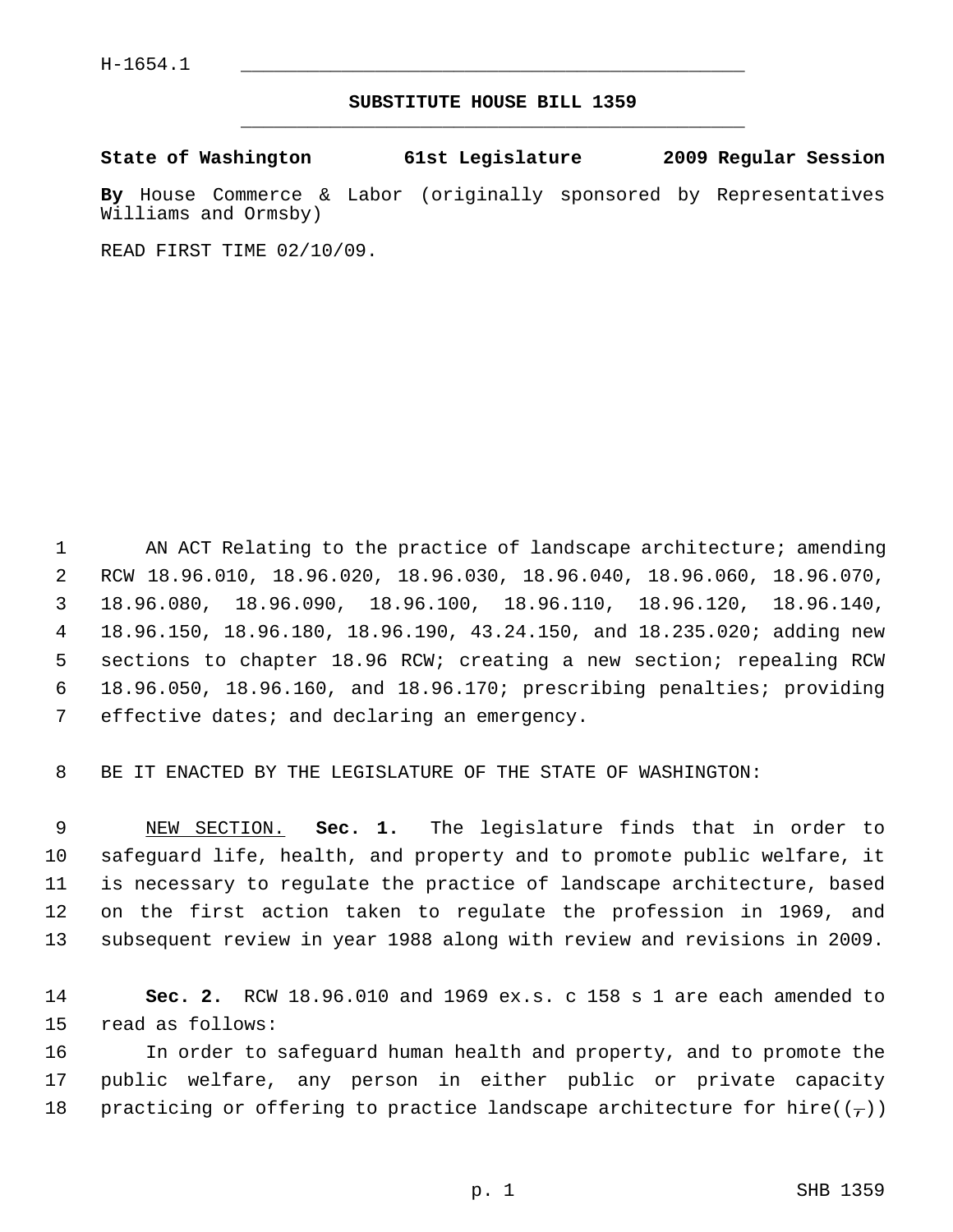1 shall be required to submit evidence that he or she is qualified so to 2 practice and shall be ((registered)) licensed under the provisions of 3 this chapter.

 **Sec. 3.** RCW 18.96.020 and 1969 ex.s. c 158 s 2 are each amended to 5 read as follows:

6 (1) It (( $\frac{1}{10}$ ) is unlawful for any person to (( $\frac{1}{100}$ ) is unlawful for any person to (( $\frac{1}{100}$ ) advertise the title landscape architect, landscape architecture, or 8 landscape architectural, unless such person has duly registered under 9 the provisions of this chapter)) practice or offer to practice in this state, landscape architecture, or to use in connection with his or her name or otherwise assume, use, or advertise any title or description 12 including the phrases "landscape architect," "landscape architecture," "landscape architectural," or language tending to imply that he or she is a landscape architect, unless the person is licensed or authorized to practice in the state of Washington under this chapter.

 (2) A person may use the title "intern landscape architect" after graduation from an accredited degree program in landscape architecture and working under the direct supervision of a licensed landscape architect.

 (3) This section does not affect the use of the phrases "landscape architect," "landscape architecture," or "landscape architectural" where a person does not practice or offer to practice landscape architecture.

 **Sec. 4.** RCW 18.96.030 and 1979 c 158 s 73 are each amended to read 25 as follows: 26 ((The following words and phrases as hereinafter used in this 27 chapter shall have the following meanings: "Director" means the director of licensing of the state of 29 Washington.)) The definitions in this section apply throughout this chapter, unless the context clearly requires otherwise. (1) "Administration of the construction contract" means the periodic observation of materials and work to observe the general compliance with the construction contract documents, and does not

 include responsibility for supervising construction methods and processes, site conditions, equipment operations, personnel, or safety

on the worksite.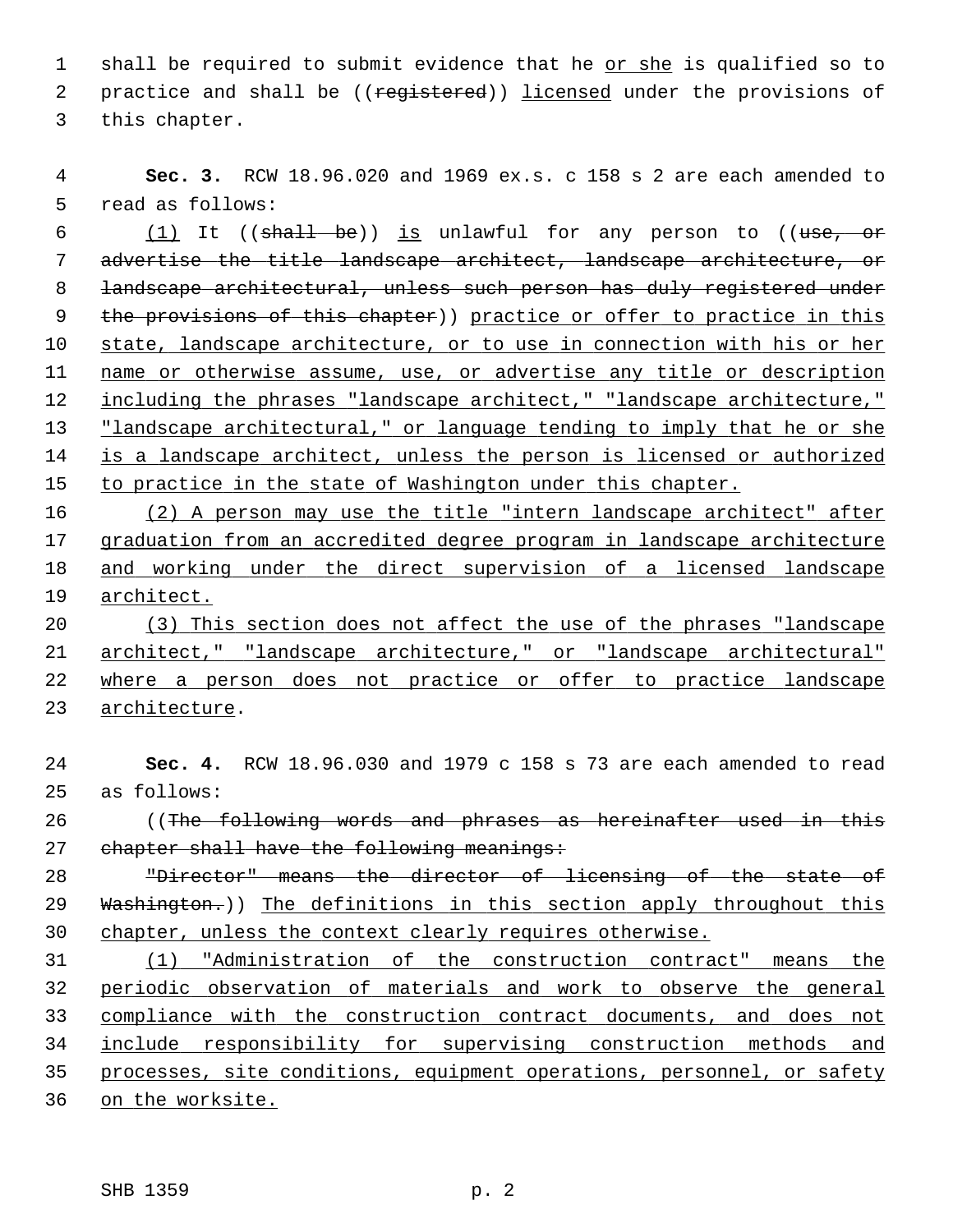- (2) "Board" means the state board of ((registration)) licensure for 2 landscape architects.
- (3) "Certificate of licensure" means the certificate issued by the director to newly licensed landscape architects.
- (4) "Department" means the department of licensing.

 (5) "Design" means the conceiving, planning, delineation, siting, and arrangement of natural and built features. Where applied to the discussion of structures or utility systems, design does not include the act of engineering such features.

- (6) "Director" means the director of licensing.
- (7) "Engineer" means an individual who is registered as an engineer under chapter 18.43 RCW.
- (8) "Engineering" means the "practice of engineering" as defined in RCW 18.43.020.

15 (9) "Landscape architect" means ((a person who engages in the 16 practice of landscape architecture as hereinafter defined. A person 17 practices landscape architecture within the meaning and intent of this chapter who performs for hire professional services such as consultations, investigations, reconnaissance, research, planning, design or teaching supervision in connection with the development of 21 land areas where, and to the extent that, the dominant purpose of such services is the preservation, enhancement, or determination of proper land uses, natural land features, ground cover and planting, naturalistic and aesthetic values, the settings and approaches to 25 structures or other improvements, or natural drainage and erosion control. This practice shall include the location, design, and 27 arrangement of such tangible objects as pools, walls, steps, trellises, 28 canopies, and other nonhabitable structures, and such features as are incidental and necessary to the purposes outlined herein. It involves the design and arrangement of land forms and the development of outdoor space including, but not limited to, the design of public parks, playgrounds, cemeteries, home and school grounds, and the development 33 of industrial and recreational sites)) an individual who engages in the practice of landscape architecture.

 (10) "Landscape architecture" means the rendering of professional services in connection with consultations, investigations, reconnaissance, research, planning, design, construction document preparation, construction administration, or teaching supervision in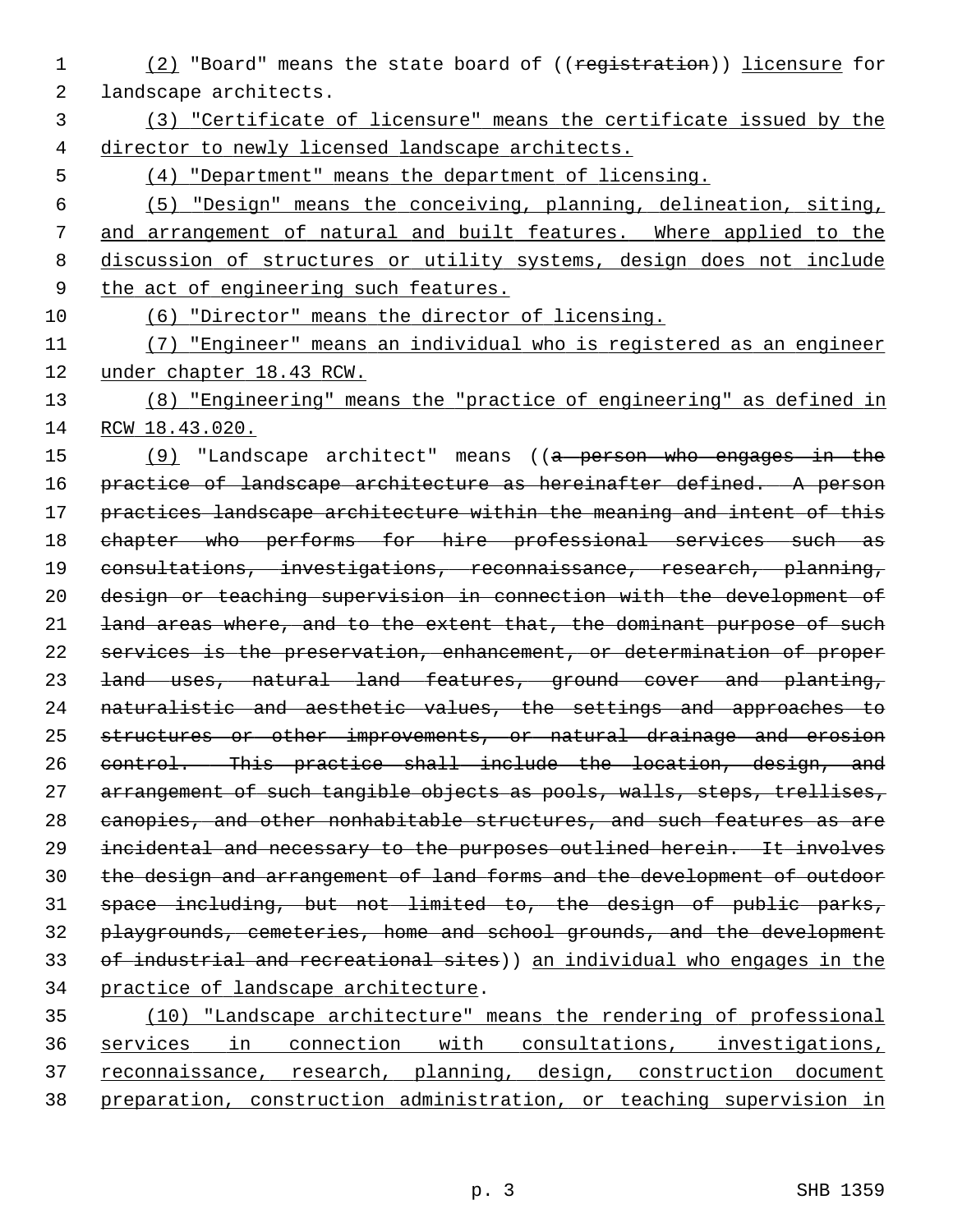1 connection with the development of land areas where, and to the extent that, the dominant purpose of such services is the preservation, enhancement, or determination of proper land uses, natural land features, ground cover and planting, naturalistic and aesthetic values, 5 the settings and approaches to structures or other improvements, or natural drainage and erosion control. This practice includes the location, design, and arrangement of such tangible objects as pools, walls, steps, trellises, canopies, and such features as are incidental and necessary to the purposes in this chapter. Landscape architecture involves the design and arrangement of land forms and the development of outdoor space including, but not limited to, the design of public parks, trails, playgrounds, cemeteries, home and school grounds, and the development of industrial and recreational sites.

 (11) "Licensed" means holding a currently valid certificate of licensure issued by the director authorizing the practice of landscape architecture.

 (12) "Person" means any individual, partnership, professional service corporation, corporation, joint stock association, joint venture, or any other entity authorized to do business in the state.

 (13) "Practice of landscape architecture" means the rendering of 21 services where landscape architectural education, training, experience, and the application of mathematical, physical, and social science principles are applied in consultation, evaluation, planning, design including, but not limited to, the preparation and filing of plans, drawings, specifications, and other contract documents, and administration of contracts relative to projects principally directed at the functional and aesthetic use and preservation of land.

 **Sec. 5.** RCW 18.96.040 and 1993 c 35 s 1 are each amended to read 29 as follows:

30  $(1)(a)$  There is created a  $( (state) )$  licensure board  $( (of$ 31 registration)) for landscape architects( $(-$  The board shall consist of four landscape architects and one member of the general public. Members of the board shall be)) consisting of five members appointed by 34 the governor ((and must be residents of this state having the 35 qualifications required by this chapter.

 No public member of the board may be a past or present member of any other licensing board under this title. No public member may make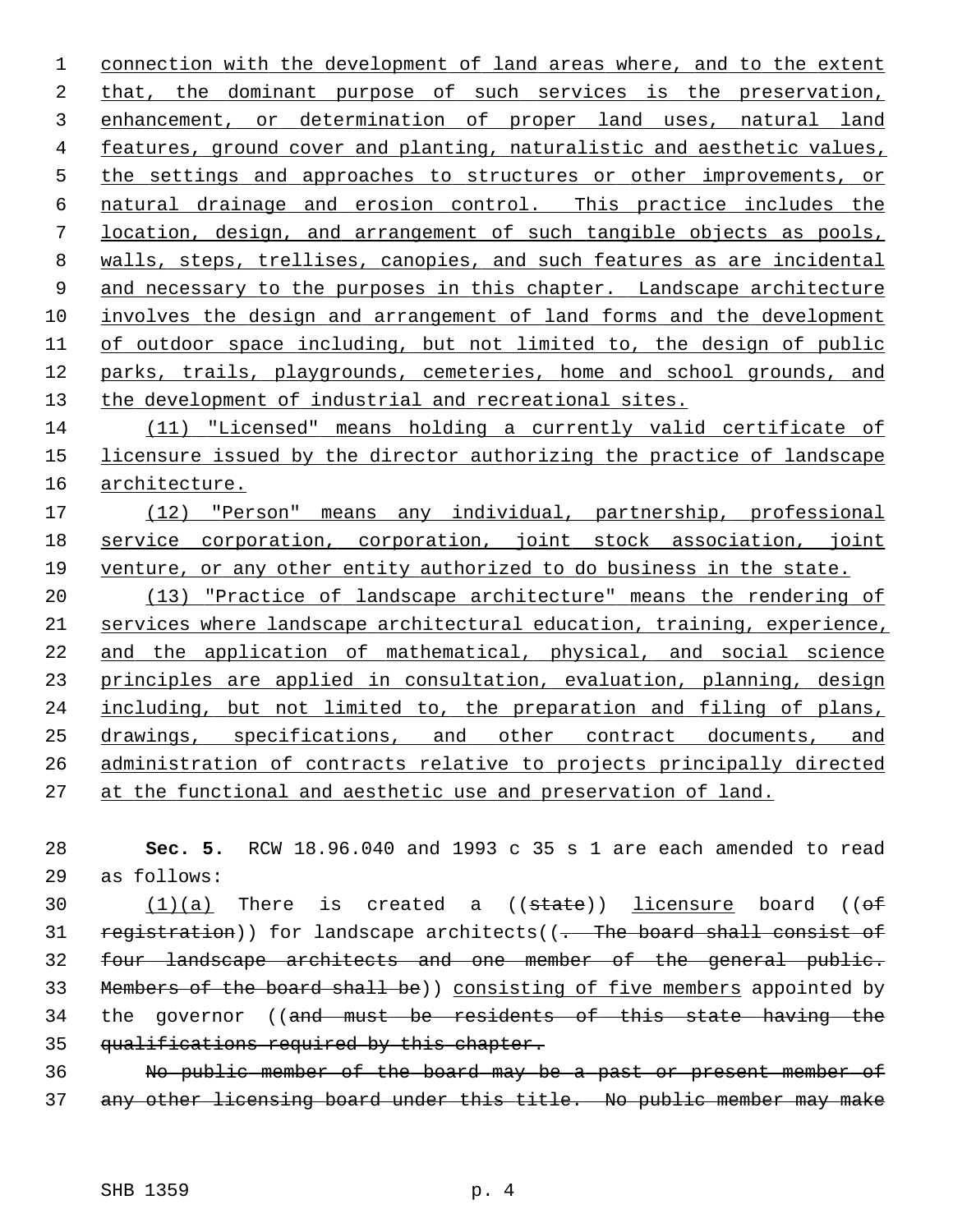his or her own livelihood from, nor have a parent, spouse, or child make their respective livelihood from providing landscape architect services, or from enterprises dealing in landscape architecture.

 The landscape architect members of the board must, while serving on the board, be actively engaged in their profession or trade and, immediately preceding appointment, have had at least five years experience in responsible charge of work or teaching within their 8 profession or trade)).

 (b) Four members shall be licensed landscape architects who are residents of the state and have at least eight years' experience in the practice of landscape architecture as registered or licensed landscape architects in responsible charge of landscape architectural work or 13 responsible charge of landscape architectural teaching. One member shall be a public member, who is not and has never been a registered or licensed landscape architect and who does not employ and is not employed by or professionally or financially associated with a landscape architect.

(c) The term of each newly appointed member shall be six years.

19 (2)(a) Every member of the board shall receive a certificate of 20 appointment from the governor. On the expiration of the term of each member, the governor shall appoint a successor to serve for a term of six years or until the next successor has been appointed.

 (b) The governor may remove any member of the board for cause. Vacancies in the board for any reason shall be filled by appointment for the unexpired term.

 (3) The board shall elect a chairman, a vice-chairman, and a secretary. The secretary may delegate his or her authority to the executive director.

 (4) Members of the board shall be compensated in accordance with RCW 43.03.240 and shall be reimbursed for travel expenses in accordance with RCW 43.03.050 and 43.03.060.

 **Sec. 6.** RCW 18.96.060 and 2002 c 86 s 234 are each amended to read 33 as follows: 34 (1) The board ((shall adopt rules for its own organization and

procedure and such other rules as it may deem necessary to the proper

performance of its duties. Three members of the board shall constitute

37 a quorum for the conduct of any business of the board.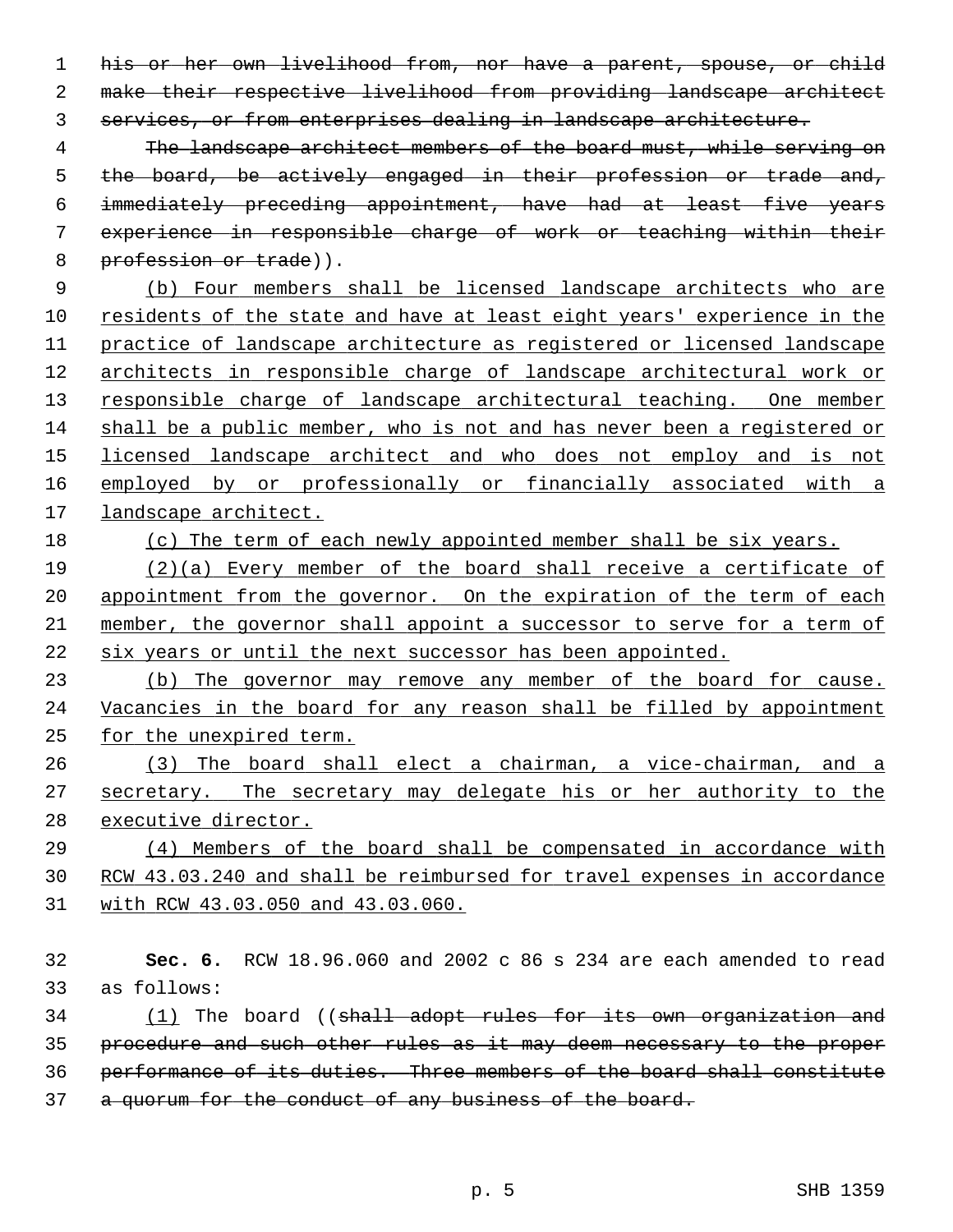The board may conduct hearings concerning alleged violations of the 2 provisions of this chapter)) may adopt such rules under chapter 34.05 RCW as are necessary for the proper performance of its duties under this chapter. (2) The director may employ an executive director subject to

6 approval of the board.

 7 **Sec. 7.** RCW 18.96.070 and 1969 ex.s. c 158 s 7 are each amended to 8 read as follows:

 9 ((The following will be considered as)) This section establishes 10 the minimum evidence satisfactory to the board that the applicant is 11 qualified for ((registration)) licensure as a professional landscape 12 architect.

13 ((The applicant must have completed a course of study in landscape 14 architecture and have been graduated from a college or school approved 15 by the board as offering a curriculum in landscape architecture, or the 16 equivalent thereof, in any form of training, as determined by the 17 board. Each complete year of study in any registered college or school 18 of landscape architecture may be accepted in lieu of one year of 19 equivalent training.

20 He must have a minimum of seven years in any combination of 21 training and experience, and shall present proof to the director of 22 passing such written examinations as may be prescribed by the board.

23 Registration under this chapter shall be on an individual, personal 24 basis, and the director shall not register any firm, company, 25 partnership, corporation, nor any public agency. Corporate practice is 26 not permitted under the provisions of this chapter.))

 (1) A certificate of licensure shall be granted by the director to all qualified applicants who are certified by the board as having passed the required examination and as having given satisfactory proof of completion of the required education and work experience.

31 (2) An applicant for licensure as a landscape architect shall be of 32 a good moral character, at least eighteen years of age, and shall 33 possess one of the following qualifications:

34 (a) Have a professional landscape architectural degree from an 35 institution of higher education accredited by the national landscape 36 architecture accreditation board, or an equivalent degree in landscape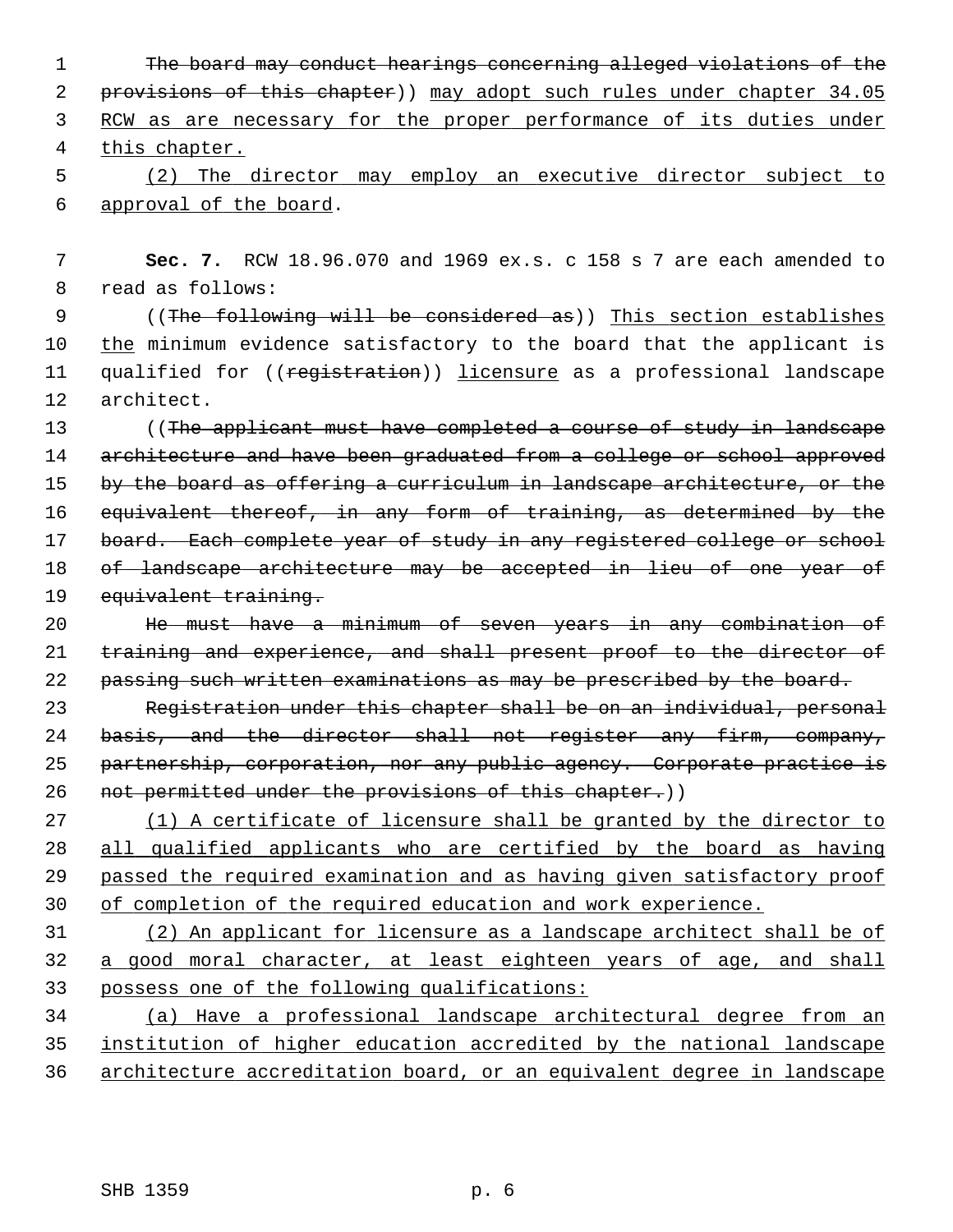architecture as determined by the board, and three years of practical landscape architectural work experience under the supervision of a

registered or licensed architect;

 (b) Have a baccalaureate degree from a college or university and have eight years of practical landscape architectural work experience under the supervision of a registered or licensed landscape architect;

 (c) Have a high school diploma or equivalent and have fifteen years of practical landscape architectural work experience, at least eight years of which must be under the supervision of a registered or licensed landscape architect; or

 (d) Have education and experience equivalent to the qualifications outlined in (a), (b), or (c) of this subsection as approved by the board.

 **Sec. 8.** RCW 18.96.080 and 1993 c 35 s 2 are each amended to read 15 as follows:

16 (1) Application for ((registration)) licensure shall be filed with 17 the ((director prior to the date set for examination and shall contain statements made under oath showing the applicant's education and a detailed summary of practical experience, and shall contain not less 20 than three references who are landscape architects having personal 21 knowledge of the applicant's landscape architectural experience)) board as provided by rule.

23 (2) The application  $($  ( $fee$ ) for  $($   $\{$ initial)) examination shall be 24 filed with the board as prescribed by rule.

 (3) The application and examination fees shall be determined by the 26 director ((as provided in)) under RCW 43.24.086. ((The application and fee must be submitted to the agency prior to the application deadline 28 established by the director.

 Fees for initial examination and reexamination shall be determined by the director as provided in RCW 43.24.086, and must be filed with the agency prior to the application deadline established by the director.)

 **Sec. 9.** RCW 18.96.090 and 1993 c 35 s 3 are each amended to read 34 as follows:

35 (1) Examinations of ((applicants)) landscape architects for 36 certificates of ((registration)) licensure shall be held at least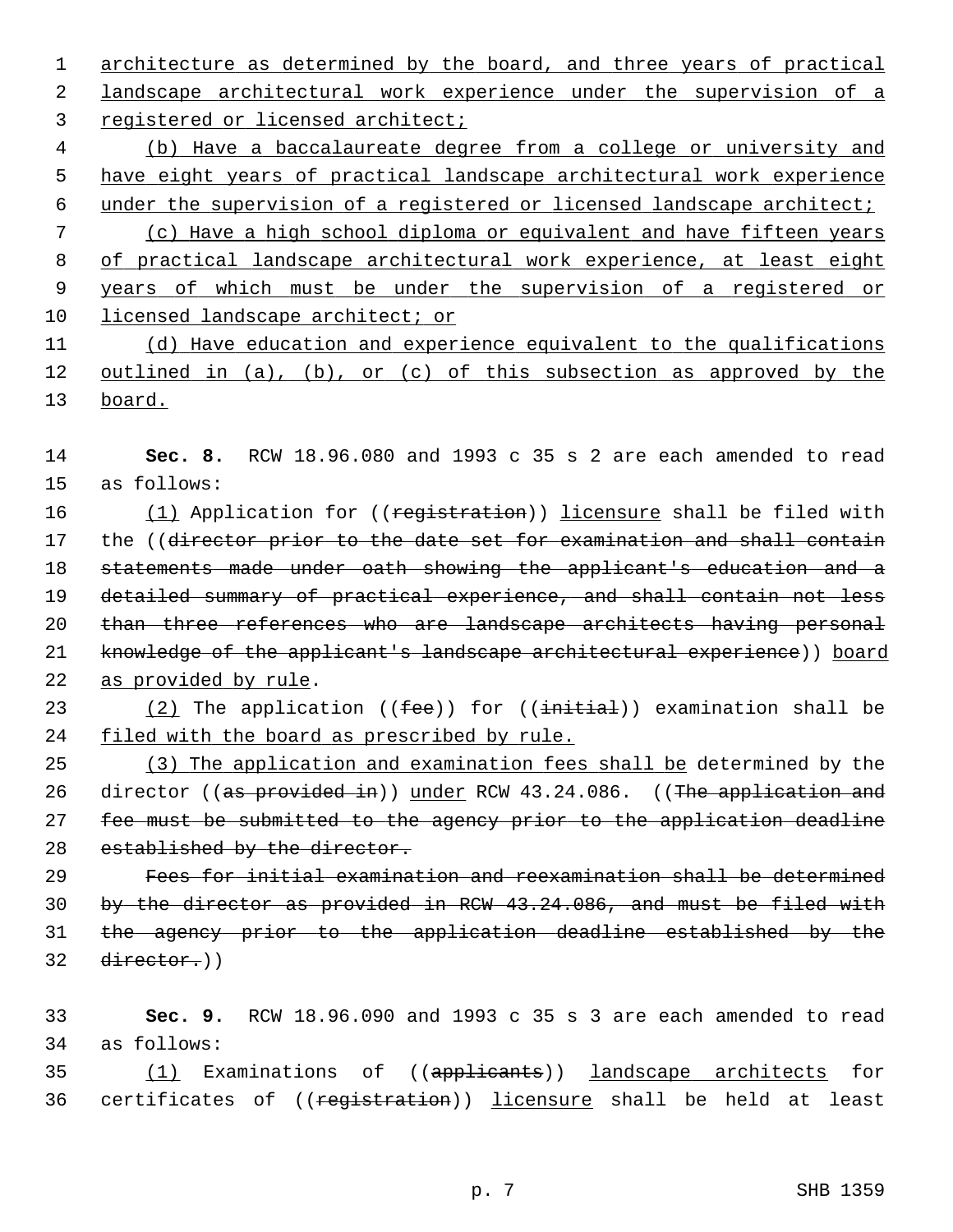1 annually (( $\Theta$ r)) at such time( $(\theta)$ ) and place( $(\theta)$ ) as the board ( $(\theta$  $\theta$ )) 2 determines. ((The board shall determine from the examination and the 3 material submitted with the applications whether or not the applicants 4 possess sufficient knowledge, ability and moral fitness to safely and 5 properly practice landscape architecture and to hold themselves out to 6 the public as persons qualified for that practice.

 7 The scope of the examination and methods of examination procedure 8 shall be prescribed by the board with special reference to landscape 9 construction materials and methods, grading and drainage, plant 10 materials suited for use in the northwest, specifications and 11 supervisory practice, history and theory of landscape architecture 12 relative to landscape architectural design, site planning and land 13 design, subdivision, urban design, and a practical knowledge of botany, 14 horticulture and similar subjects related to the practice of landscape 15 architecture. The board may adopt an appropriate national examination 16 and grading procedure.

17 Applicants who fail to pass sections of the examination shall be 18 permitted to retake the examination in the sections failed. A passing 19 grade in a section shall exempt the applicant from examination in that 20 subject for five years. The board may determine the standard for 21 passing grades computed on a scale of one hundred percent. A 22 certificate of registration shall be granted by the director to all 23 qualified applicants who shall be certified by the board as having 24 passed the required examination and as having given satisfactory proof 25 of completion of the required experience.))

26 (2) The board shall determine the content, scope, and grading 27 process of the examination. The board may adopt an appropriate 28 national examination and grading procedure.

 (3) Applicants who fail to pass any section of the examination shall be permitted to retake the parts failed as prescribed by the board. If the entire examination is not successfully completed within five years, a retake of the entire examination is required.

 (4) Applicants for licensure may begin taking the examination upon graduating from an accredited landscape architecture program if the applicant is employed under the supervision of a registered or licensed landscape architect.

37 (5) The director shall issue a certificate of licensure to 38 qualified applicants as provided in RCW 18.96.150.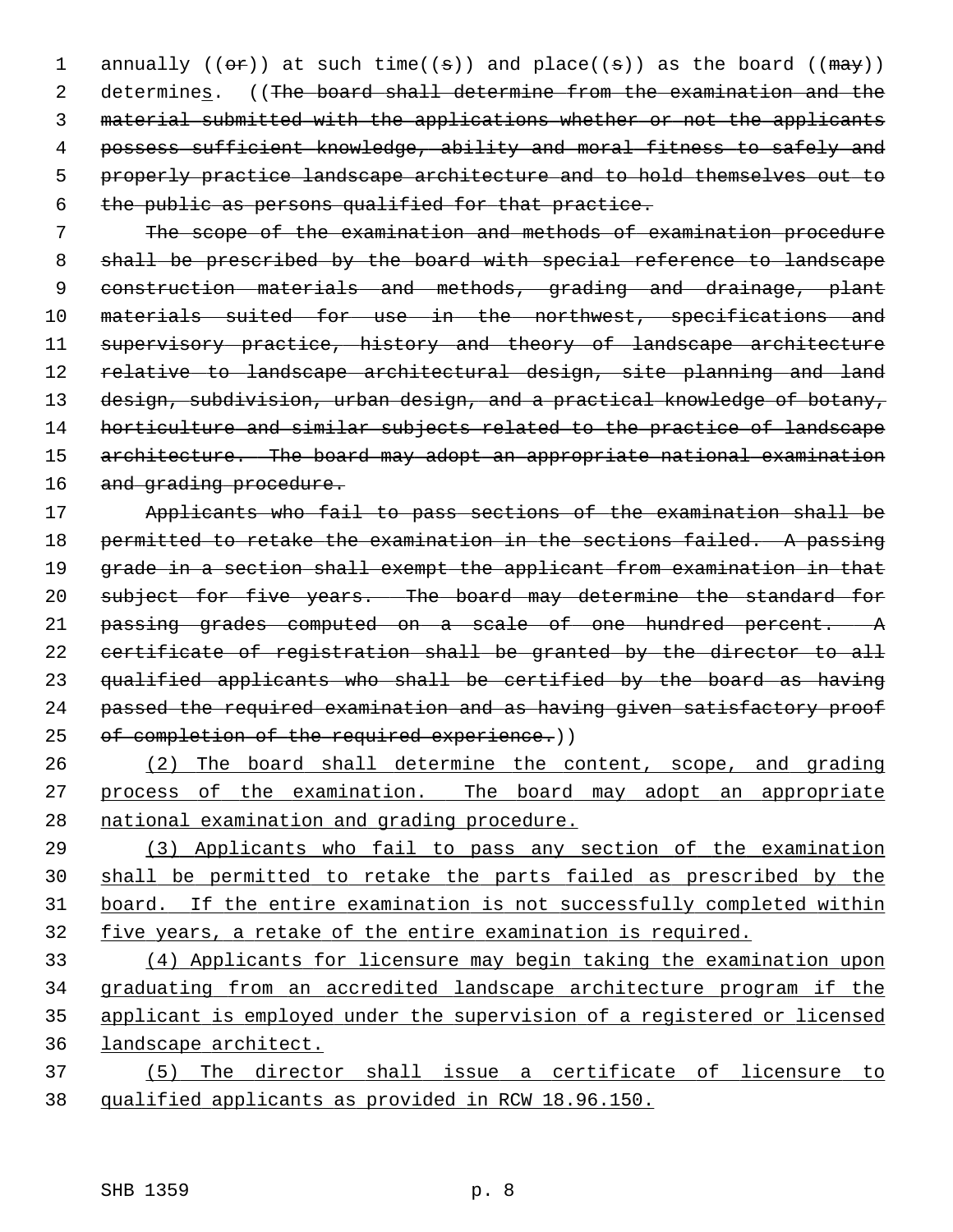**Sec. 10.** RCW 18.96.100 and 1993 c 35 s 4 are each amended to read 2 as follows:

3 (1) The director may, upon ((payment of a reciprocity application fee and the current registration fee in an amount as determined by the director as provided in RCW 43.24.086, grant a certificate of registration, upon recommendation by the board, to any applicant who is a registered landscape architect in any other state or country whose requirements for registration are at least substantially equivalent to 9 the requirements of this state for registration by examination, and 10 which extends the same privileges of reciprocity to landscape 11 architects registered in this state)) receipt of the current licensure fee, grant a certificate of licensure to an applicant who is a licensed 13 landscape architect in another state or territory of the United States, the District of Columbia, or another country, if that individual's qualifications and experience are determined by the board to be equivalent to the qualifications and experience required of a person licensed under RCW 18.96.070.

 (2) A landscape architect licensed or registered in any other jurisdiction recognized by the board may offer to practice landscape architecture in this state if:

 (a) It is clearly and prominently stated in any such offer that the landscape architect is not licensed to practice landscape architecture in Washington state; and

 (b) Before practicing landscape architecture or signing a contract to provide landscape architectural services, the landscape architect obtains a certificate of licensure.

 **Sec. 11.** RCW 18.96.110 and 1993 c 35 s 5 are each amended to read 28 as follows:

29 (1) The renewal dates and fees for certificates of ((registration shall be set by the director. The director shall set the fee for renewal which shall be determined as provided in RCW 43.24.086.

 If a registrant fails to pay the renewal fee within thirty days after the renewal date, the renewal shall be delinquent. The renewal fee for a delinquent renewal and the penalty fee for a delinquent renewal shall be established by the director. Any registrant in good standing, upon fully retiring from landscape architectural practice, may withdraw from practice by giving written notice to the director,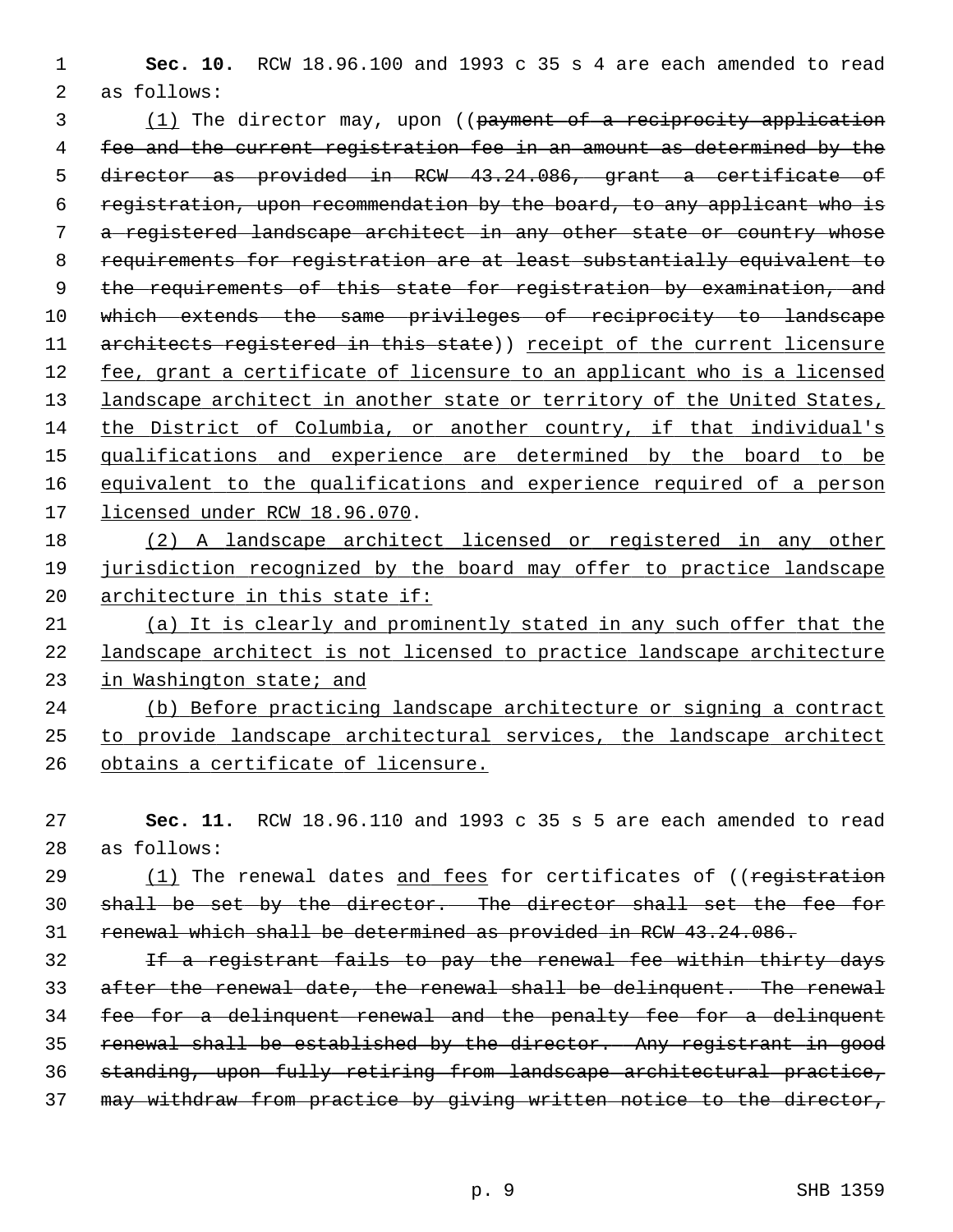1 and may thereafter resume practice at any time upon payment of the then current renewal fee. Any registrant, other than a properly withdrawn licensee, who fails to renew his or her registration for a period of more than five years may be reinstated under the)) licensure shall be 5 set by the director in accordance with RCW 43.24.086. Licensees who fail to pay the renewal fee within thirty days of the due date shall pay all delinquent fees plus a penalty fee equal to one-third of the renewal fee. A licensee who fails to pay a renewal fee for a period of five years may be reinstated under such circumstances as the board determines. (2) Any licensee in good standing may withdraw from the practice of

 landscape architecture by giving written notice to the director, and may within five years thereafter resume active practice upon payment of the then-current renewal fee. A licensee may be reinstated after a withdrawal of more than five years under such circumstances as the 16 board determines.

 (3) A licensed landscape architect must demonstrate continuing professional education activities since the landscape architect's last renewal or initial licensure, as the case may be; the board shall by rule describe the professional development activities required by the board. The board may decline to renew a license if the landscape architect's continuing professional education activities do not meet 23 the standards in the board's rules. In the application of this subsection, the board shall strive to ensure that rules are consistent with the continuing professional education requirements in use by the national professional organizations representing landscape architects 27 and in use by other cohort states. Cohort states are those other United States determined by the board to be comparable to Washington in natural factors and landscape architecture licensure.

 **Sec. 12.** RCW 18.96.120 and 2002 c 86 s 235 are each amended to 31 read as follows:

 (( $(1)$  In addition to the conduct, acts, or conditions set out in RCW 18.235.130, the following constitute unprofessional conduct for which the director may impose discipline upon any license holder or applicant under the jurisdiction of this chapter:

 (a) The holder of the certificate of registration is impersonating a practitioner or former practitioner.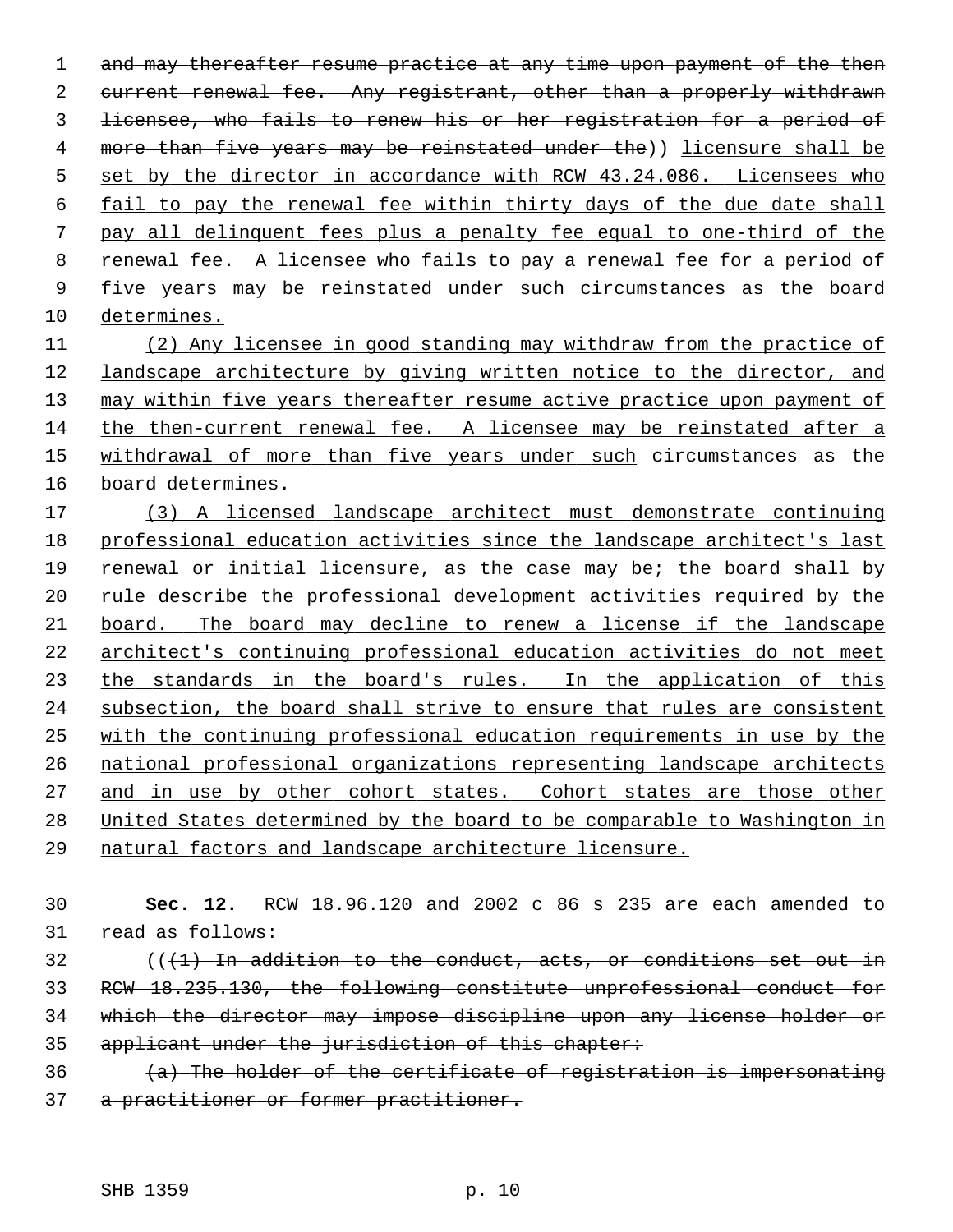(b) The holder of the certificate of registration permits his or her seal to be affixed to any plans, specifications, or drawings that were not prepared by him or her or under his or her personal 4 supervision by employees subject to his or her direction and control.

 (2) The director shall immediately suspend the certificate of registration of a landscape architect who has been certified pursuant to RCW 74.20A.320 by the department of social and health services as a 8 person who is not in compliance with a support order. If the person has continued to meet all other requirements for certification during 10 the suspension, reissuance of the certificate of registration shall be automatic upon the director's receipt of a release issued by the 12 department of social and health services stating that the person is in 13 compliance with the order.)) The board may impose any action in RCW 14 18.235.110 upon the following grounds:

 (1) Offering to pay, paying, or accepting, either directly or indirectly, any substantial gift, bribe, or other consideration to influence the award of professional work;

 (2) Being willfully untruthful or deceptive in any professional report, statement, or testimony;

 (3) Having a financial interest in the bidding for or the performance of a contract to supply labor or materials for or to construct a project for which employed or retained as a landscape architect except with the consent of the client or employer after disclosure of such facts; or allowing an interest in any business to affect a decision regarding landscape architectural work for which retained, employed, or called upon to perform;

 (4) Signing or permitting a seal to be affixed to any drawings or specifications that were not prepared or reviewed by the landscape architect or under the landscape architect's personal supervision by persons subject to the landscape architect's direction and control; or (5) Willfully evading or trying to evade any law, ordinance, code,

or regulation governing site or landscape construction.

 **Sec. 13.** RCW 18.96.140 and 2002 c 86 s 236 are each amended to 34 read as follows:

35 A new certificate of ((registration)) licensure to replace any 36 certificate lost or destroyed, or mutilated may be issued by the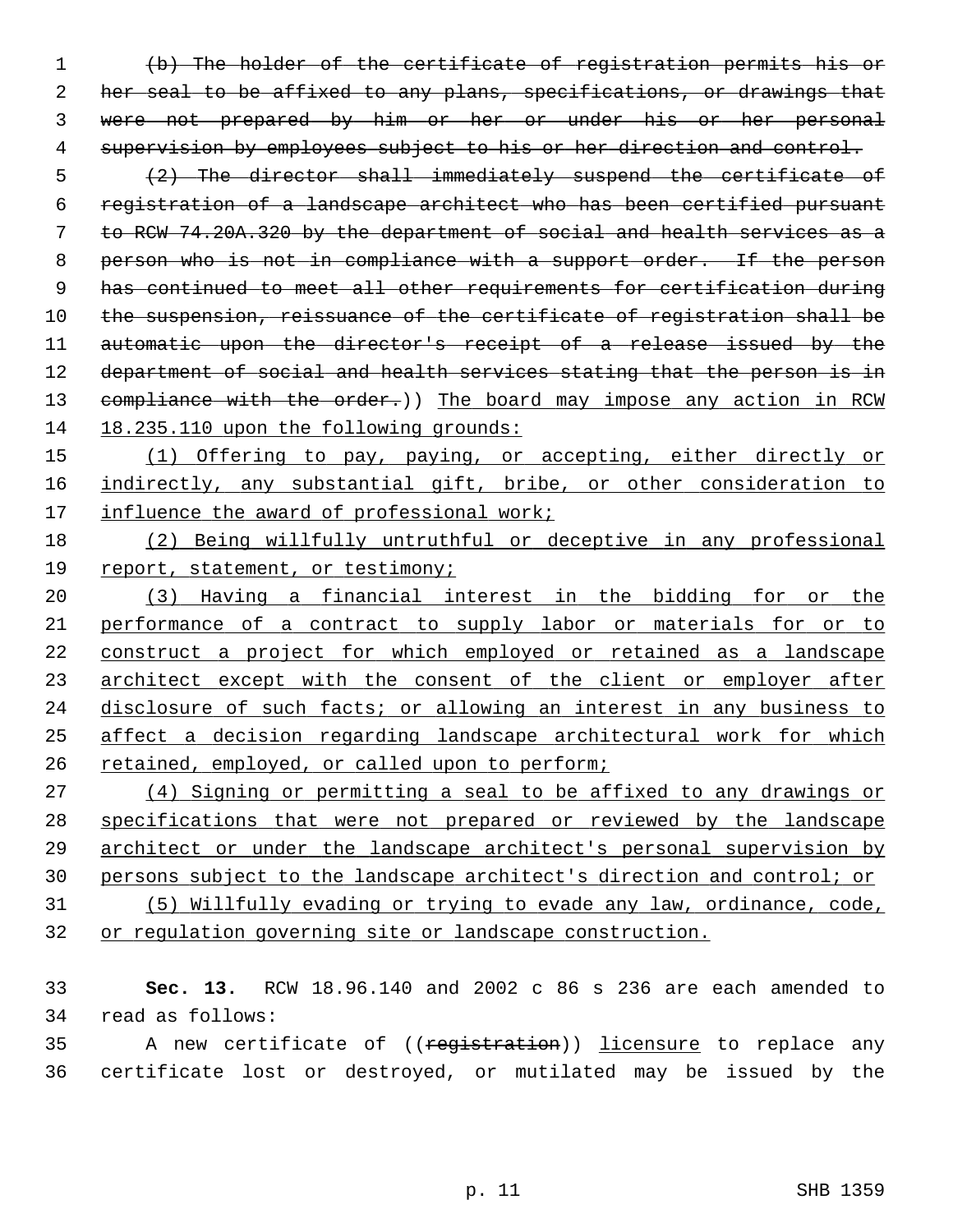1 director, and a charge determined by the director as provided in RCW 2 43.24.086 shall be made for such issuance.

 3 **Sec. 14.** RCW 18.96.150 and 1993 c 35 s 6 are each amended to read 4 as follows:

 5 ((The director shall issue a certificate of registration upon 6 payment of the registration fee as provided in this chapter to any 7 applicant who has satisfactorily met all requirements for registration. 8 All certificates of registration shall show the full name of the 9 registrant, shall have a serial number and shall be signed by the 10 chairman and the executive secretary of the board, and by the director. 11 Each registrant shall obtain a seal of a design authorized by the 12 board, bearing the registrant's name and the legend, "registered 13 <del>landscape architect". All sheets of drawings and title pages of</del> 14 specifications prepared by the registrant shall be stamped with said 15  $real.)$  (1) The director shall issue a certificate of licensure to any 16 applicant who has, to the satisfaction of the board, met all the 17 requirements for licensure upon payment of the licensure fee as 18 provided in this chapter. All certificates of licensure shall show the 19 full name of the licensee, have the license number, and shall be signed 20 by the chair of the board and by the director. The issuance of a 21 certificate of licensure by the director is prima facie evidence that 22 the person named therein is entitled to all the rights and privileges 23 of a licensed landscape architect.

 (2) Each licensee shall obtain a seal of the design authorized by the board bearing the landscape architect's name, license number, the legend "Licensed Landscape Architect," and the name of this state. 27 Drawings prepared by the licensee shall be sealed and signed by the licensee when filed with public authorities. It is unlawful to seal and sign a document after a licensee's certificate of licensure or authorization has expired, been revoked, or is suspended. A landscape architect shall not seal and sign technical submissions not prepared by the landscape architect or his or her regularly employed subordinates 33 or individuals under his or her direct control, or if prepared by a landscape architect licensed in any jurisdiction recognized by the board, reviewed and accepted as the sealing landscape architect's own work; a landscape architect who signs or seals drawings or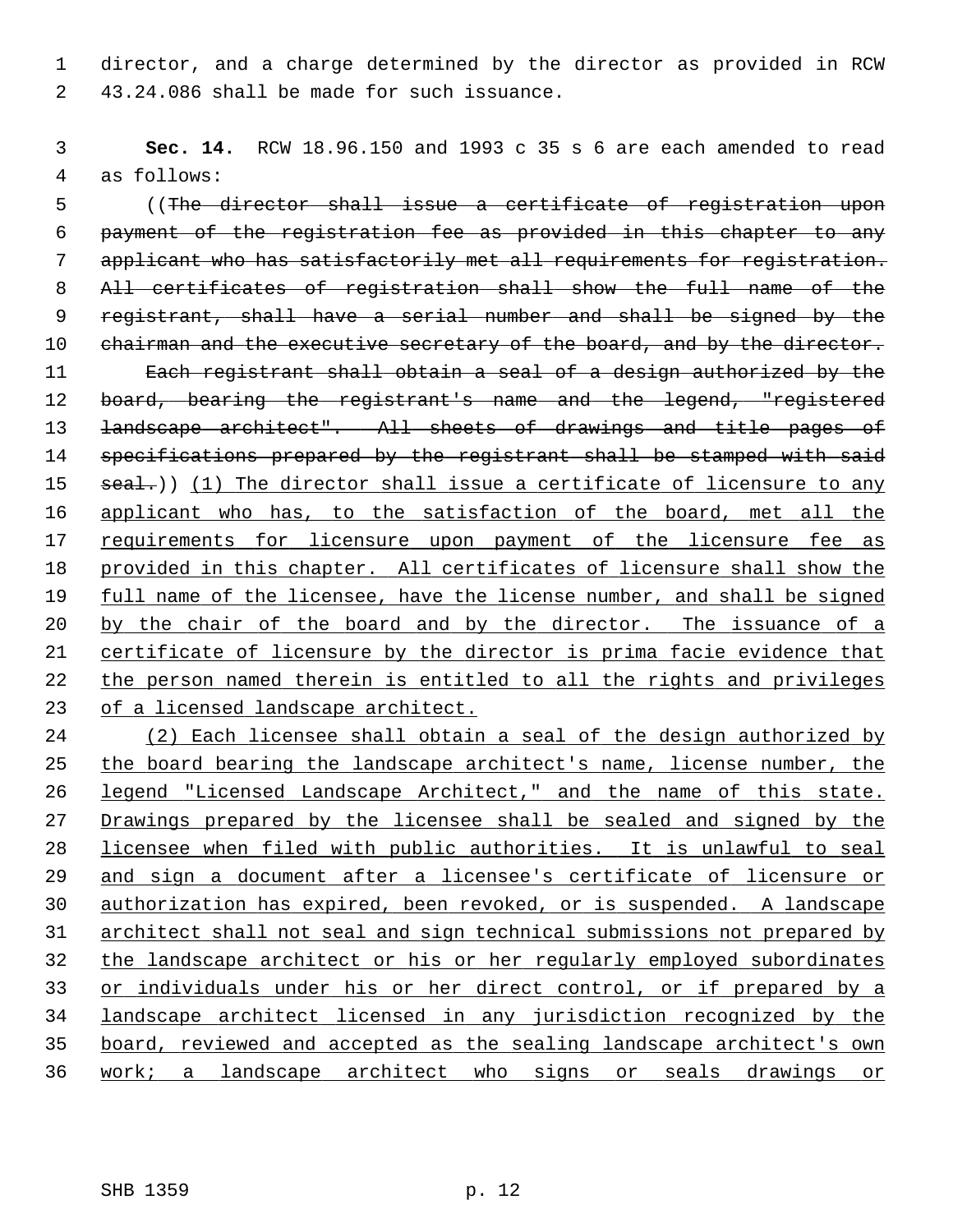1 specifications that he or she has reviewed is responsible to the same

2 extent as if prepared by that landscape architect.

 3 **Sec. 15.** RCW 18.96.180 and 1969 ex.s. c 158 s 18 are each amended 4 to read as follows:

5 The board ((is authorized to apply for relief by injunction without bond to restrain a person from the commission of any act which is prohibited by this chapter. The members of the board shall not be personally liable for their action in any such proceeding or in any other proceeding instituted by the board under the provisions of this 10 chapter. The board, in any proper case, shall cause prosecution to be instituted in any county or counties where any violation of this 12 chapter occurs, and shall aid in the prosecution of the violator)), through the director, shall immediately suspend the certificate of licensure to practice landscape architecture of a person who has been certified under RCW 74.20A.320 by the department of social and health 16 services as a person who is not in compliance with a support order or 17 a residential or visitation order. If the person has continued to meet other requirements for reinstatement during the suspension, reissuance of the certificate shall be automatic upon the director's receipt of a release issued by the department of social and health services stating that the individual is in compliance with the order.

22 **Sec. 16.** RCW 18.96.190 and 1996 c 293 s 15 are each amended to 23 read as follows:

24 The ((director)) board, through the director, shall suspend the 25 certificate of ((registration)) licensure of any person who has been 26 certified by a lending agency and reported to the ((director)) board 27 for nonpayment or default on a federally or state-guaranteed 28 educational loan or service-conditional scholarship. ((Prior to)) 29 Before the suspension, the agency must provide the person an 30 opportunity for a brief adjudicative proceeding under RCW 34.05.485 31 through 34.05.494 and issue a finding of nonpayment or default on a 32 federally or state-guaranteed educational loan or service-conditional 33 scholarship. The person's certificate of ((registration)) licensure 34 shall not be reissued until the person provides the ((director)) board 35 a written release issued by the lending agency stating that the person 36 is making payments on the loan in accordance with a repayment agreement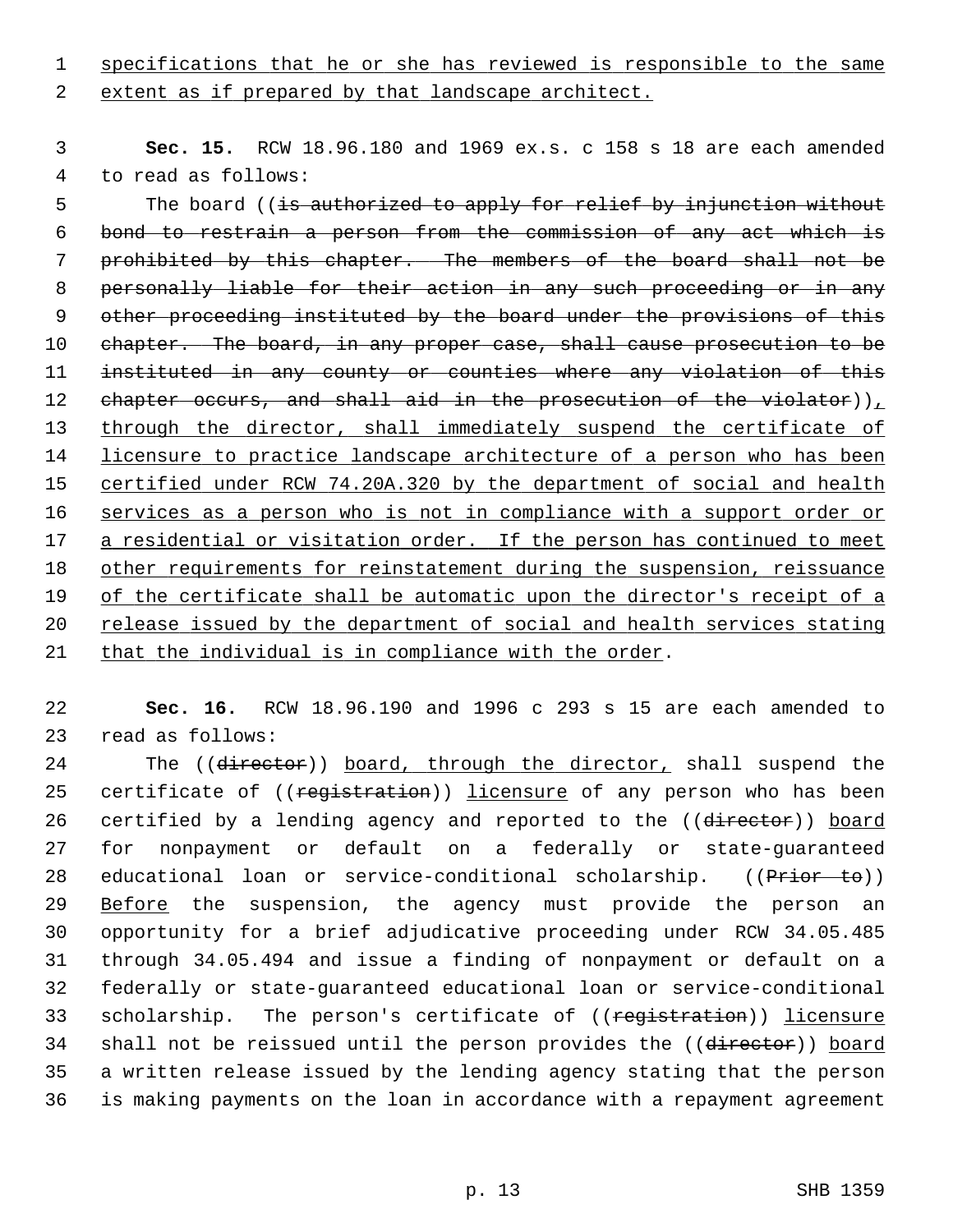1 approved by the lending agency. If the person has continued to meet 2 all other requirements for certification of licensure during the 3 suspension, reinstatement shall be automatic upon receipt of the notice 4 and payment of any reinstatement fee the director may impose.

 5 NEW SECTION. **Sec. 17.** The landscape architects' license account 6 is created in the custody of the state treasurer. All receipts from 7 fees under this chapter must be deposited into the account. 8 Expenditures from the account may be used only for administrative and 9 operating purposes under this chapter. Only the director or the 10 director's designees may authorize expenditures from the account. The 11 account is subject to allotment procedures under chapter 43.88 RCW, but 12 an appropriation is not required for expenditures.

13 NEW SECTION. **Sec. 18.** This chapter does not affect or prevent:

14 (1) The practice of architecture, land surveying, engineering, 15 geology, or any recognized profession by persons not licensed as 16 landscape architects;

17 (2) Drafters, clerks, project managers, superintendents, and other 18 employees of landscape architects from acting under the instructions, 19 control, or supervision of their employers;

20 (3) The construction, alteration, or supervision of sites by 21 contractors or superintendents employed by contractors or the 22 preparation of shop drawings in connection therewith;

23 (4) Owners or contractors under chapter 18.27 RCW from engaging 24 persons who are not landscape architects to observe and supervise site 25 construction of a project;

26 (5) Qualified professional biologists as referenced in chapter 27 36.70 RCW from providing services for natural site areas that also fall 28 within the definition of the practice of landscape architecture without 29 a violation of this chapter;

30 (6) The preparation of construction documents including planting 31 plans, landscape materials, or other horticulture-related elements;

32 (7) Individuals from making plans, drawings, or specifications for 33 any property owned by them and for their own personal use;

34 (8) The design of irrigation systems; and

35 (9) Landscape design on residential properties.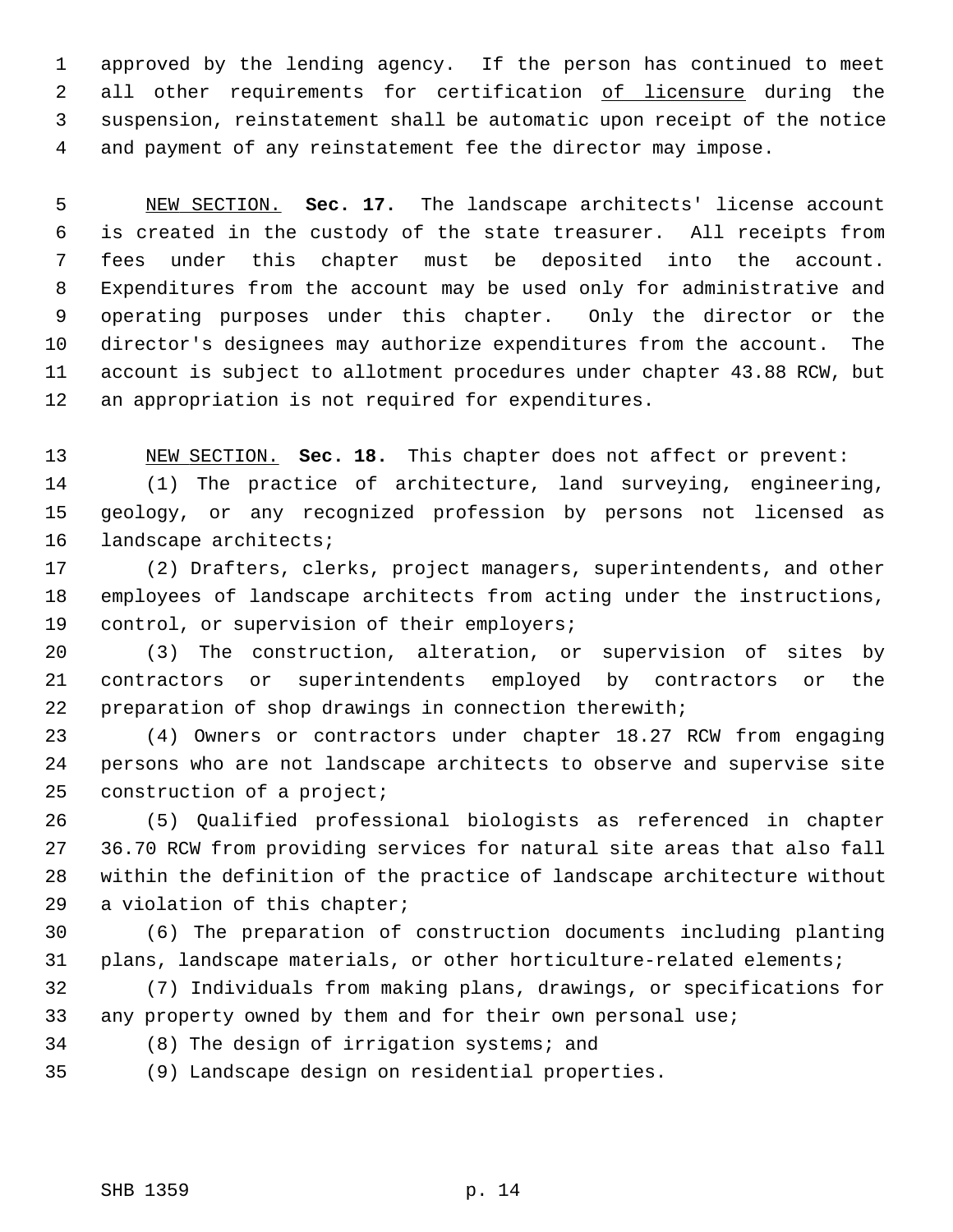- 1 **Sec. 19.** RCW 43.24.150 and 2008 c 119 s 22 are each amended to 2 read as follows:
- 3 (1) The business and professions account is created in the state 4 treasury. All receipts from business or professional licenses, 5 registrations, certifications, renewals, examinations, or civil 6 penalties assessed and collected by the department from the following 7 chapters must be deposited into the account:
- 8 (a) Chapter 18.11 RCW, auctioneers;
- 9 (b) Chapter 18.16 RCW, cosmetologists, barbers, and manicurists;
- 10 (c) ((Chapter 18.96 RCW, landscape architects;
- 11  $(d)$ )) Chapter 18.145 RCW, court reporters;
- 12  $((\{e\})$  (d) Chapter 18.165 RCW, private investigators;
- 13  $((\text{+f-}))$  (e) Chapter 18.170 RCW, security guards;
- 14  $((\overline{q}))$  (f) Chapter 18.185 RCW, bail bond agents;
- 15  $((+h))$   $(q)$  Chapter 18.280 RCW, home inspectors;
- 16  $((\overleftrightarrow{t}))(h)$  Chapter 19.16 RCW, collection agencies;
- 17  $((\n\dagger)^{\prime})$  (i) Chapter 19.31 RCW, employment agencies;
- 18  $((\{\mathsf{k}\})\)$  (j) Chapter 19.105 RCW, camping resorts;
- 19  $((\{\pm\}))(k)$  Chapter 19.138 RCW, sellers of travel;
- 20  $((\text{+m}))(1)$  Chapter 42.44 RCW, notaries public; and

21  $((+n))$  (m) Chapter 64.36 RCW, timeshares.

- 22 Moneys in the account may be spent only after appropriation. 23 Expenditures from the account may be used only for expenses incurred in 24 carrying out these business and professions licensing activities of the 25 department. Any residue in the account shall be accumulated and shall 26 not revert to the general fund at the end of the biennium.
- 27 (2) The director shall biennially prepare a budget request based on 28 the anticipated costs of administering the business and professions 29 licensing activities listed in subsection (1) of this section, which 30 shall include the estimated income from these business and professions 31 fees.
- 32 **Sec. 20.** RCW 18.235.020 and 2008 c 119 s 21 are each amended to 33 read as follows:
- 34 (1) This chapter applies only to the director and the boards and 35 commissions having jurisdiction in relation to the businesses and 36 professions licensed under the chapters specified in this section.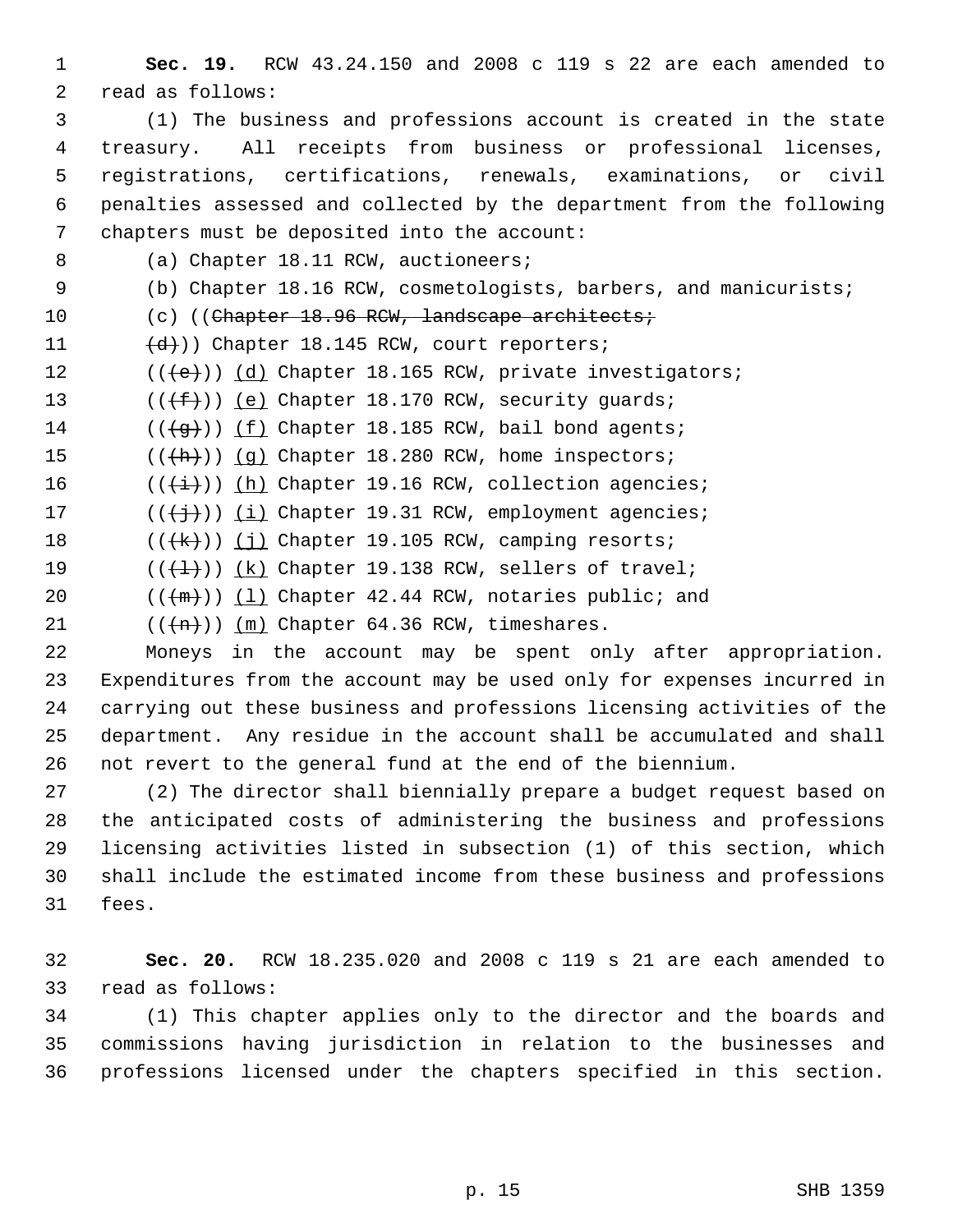1 This chapter does not apply to any business or profession not licensed 2 under the chapters specified in this section. 3 (2)(a) The director has authority under this chapter in relation to 4 the following businesses and professions: 5 (i) Auctioneers under chapter 18.11 RCW; 6 (ii) Bail bond agents and bail bond recovery agents under chapter 7 18.185 RCW; 8 (iii) Camping resorts' operators and salespersons under chapter 9 19.105 RCW; 10 (iv) Commercial telephone solicitors under chapter 19.158 RCW; 11 (v) Cosmetologists, barbers, manicurists, and estheticians under 12 chapter 18.16 RCW; 13 (vi) Court reporters under chapter 18.145 RCW; 14 (vii) Driver training schools and instructors under chapter 46.82 15 RCW; 16 (viii) Employment agencies under chapter 19.31 RCW; 17 (ix) For hire vehicle operators under chapter 46.72 RCW; 18 (x) Limousines under chapter 46.72A RCW; 19 (xi) Notaries public under chapter 42.44 RCW; 20 (xii) Private investigators under chapter 18.165 RCW; 21 (xiii) Professional boxing, martial arts, and wrestling under 22 chapter 67.08 RCW; 23 (xiv) Real estate appraisers under chapter 18.140 RCW; 24 (xv) Real estate brokers and salespersons under chapters 18.85 and 25 18.86 RCW; 26 (xvi) Security guards under chapter 18.170 RCW; 27 (xvii) Sellers of travel under chapter 19.138 RCW; 28 (xviii) Timeshares and timeshare salespersons under chapter 64.36 29 RCW; 30 (xix) Whitewater river outfitters under chapter 79A.60 RCW; and 31 (xx) Home inspectors under chapter 18.280 RCW. 32 (b) The boards and commissions having authority under this chapter 33 are as follows: 34 (i) The state board of registration for architects established in 35 chapter 18.08 RCW; 36 (ii) The cemetery board established in chapter 68.05 RCW; 37 (iii) The Washington state collection agency board established in 38 chapter 19.16 RCW;